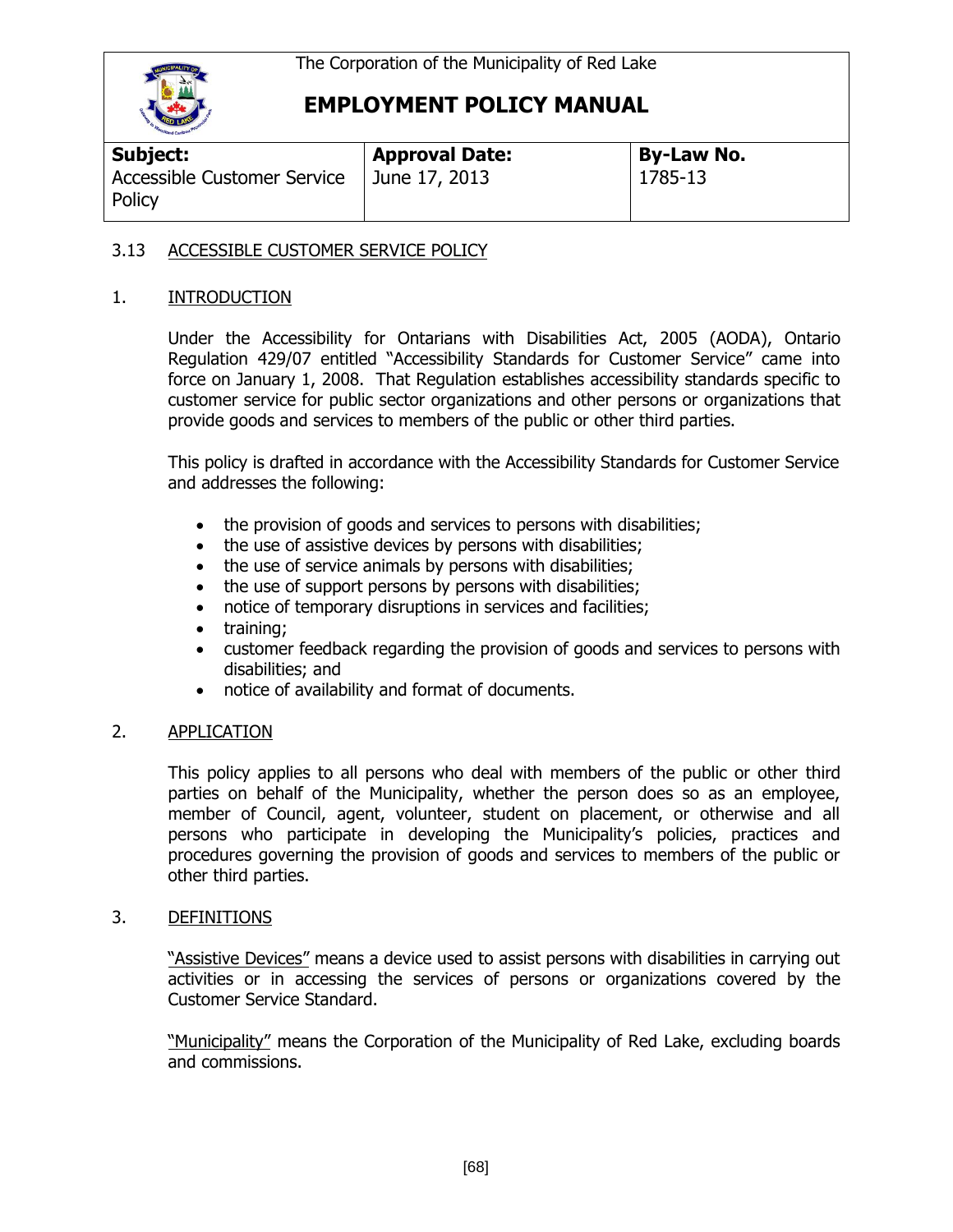

| Subject:                                     | <b>Approval Date:</b> | <b>By-Law No.</b> |
|----------------------------------------------|-----------------------|-------------------|
| <b>Accessible Customer Service</b><br>Policy | June 17, 2013         | 1785-13           |

"Disability" means the following:

- a) a degree of physical disability, infirmity, malformation or disfigurement that is caused by bodily injury, birth defect or illness and, without limiting the generality of the foregoing, includes diabetes mellitus, epilepsy, a brain injury, any degree of paralysis, amputation, lack of physical co-ordination, blindness or visual impediment, deafness or hearing impediment, muteness or speech impediment, or other physical reliance on a guide dog or other animal or on a wheelchair or other remedial appliance or device,
- b) a condition of mental impairment or a developmental disability,
- c) a learning disability, or a dysfunction in one or more of the processes involved in understanding or using symbols or spoken language,
- d) a mental disorder, or
- e) an injury or disability for which benefits were claimed or received under the insurance plan established under the Workplace Safety and Insurance Act, 1997.

"Guide Dog" means a guide dog as defined in section 1 of the Blind Persons' Act is a dog trained as a guide for a blind person and having qualifications prescribed by the regulations under the Blind Persons' Rights Act.

"Nurse" means a Registered Nurse or Registered Practical Nurse who is a registered member in good standing with the College of Nurses of Ontario.

"Physician" means a physician who is a registered member, in good standing, with the College of Physicians and Surgeons in Ontario.

"Service Animal" means any animal used by a person with a disability for reasons relating to the disability where it is readily apparent that the animal is used by the person for reasons relating to his or her disability; or where the person provides a letter from a physician or nurse confirming that he or she requires the animal for reasons relating to his or her disability; or a valid identification card signed by the Attorney General of Canada or a certificate of training from a recognized guide dog or service animal training school.

"Support Person" means a person who accompanies a person with a disability in order to assist him or her with communication, mobility, personal care, or medical needs or with access to goods or services.

## 4. POLICY STATEMENT

The Corporation of the Municipality of Red Lake is committed to providing quality goods and services that are accessible to all persons that we serve.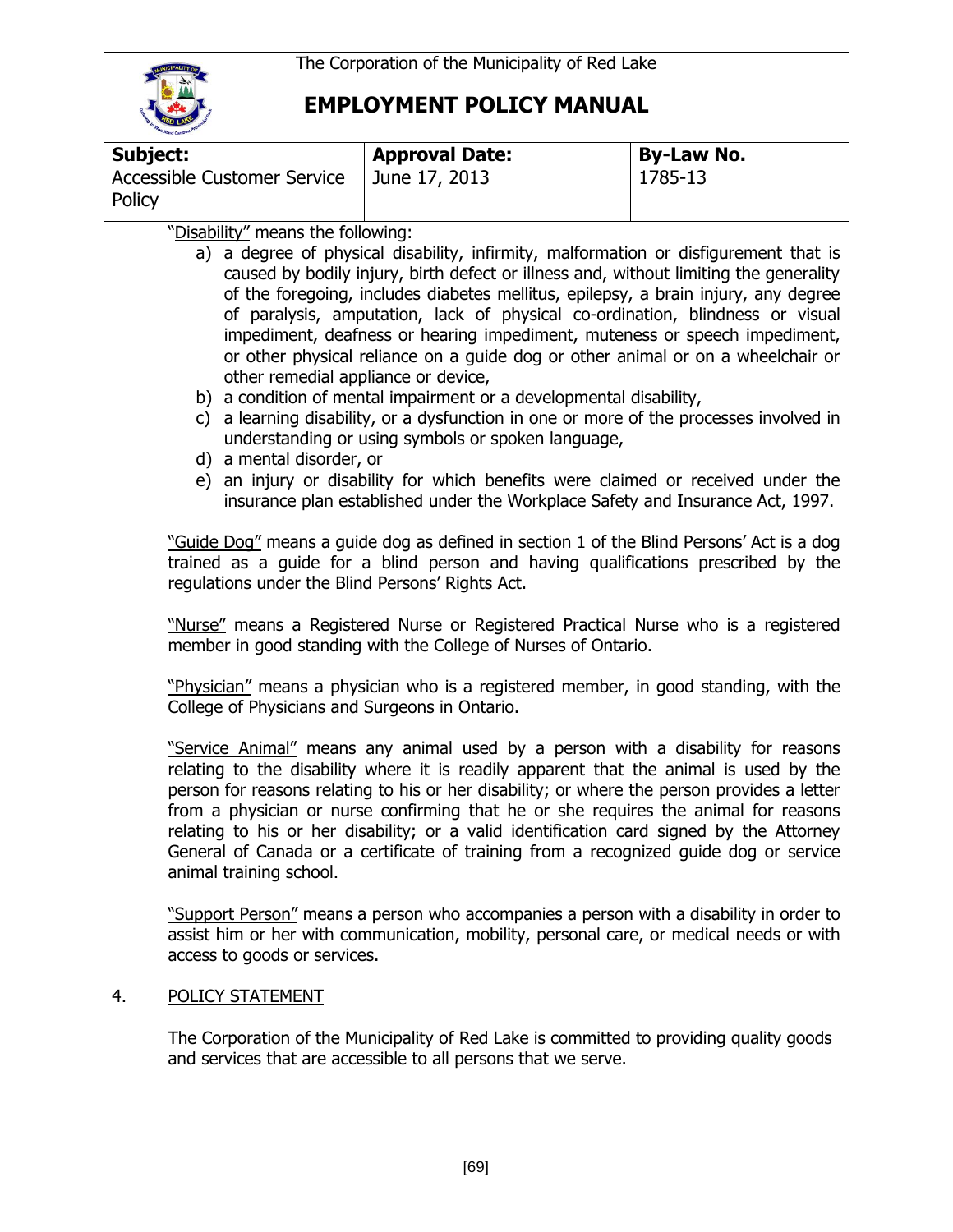

| Subject:                                              | <b>Approval Date:</b> | <b>By-Law No.</b> |
|-------------------------------------------------------|-----------------------|-------------------|
| Accessible Customer Service   June 17, 2013<br>Policy |                       | 1785-13           |

### 5. GENERAL PRINCIPLES

### 5.1 The Provisions of Goods and Services to Persons with Disabilities

The Municipality of Red Lake will use reasonable efforts to ensure that its policies, practices and procedures are consistent with the following principles:

- the Municipality's goods and services are provided in a manner that respects the dignity and independence of persons with disabilities;
- the provision of the Municipality's goods and services to persons with disabilities are integrated with those provided to persons who do not have disabilities unless an alternative measure is necessary to enable a person with a disability to obtain, use or benefit from the Municipality's goods or services; and
- persons with disabilities are given an opportunity equal to that of persons without disabilities to obtain, use or benefit from the Municipality's goods and services.

#### 5.2 Communication with Persons with Disabilities

When communicating with a person with a disability, the Municipality will do so in a manner that takes into account the person's disability.

#### 5.3 Notice of Temporary Disruption in Services and Facilities

The Municipality is aware that the operation of its services and facilities is important to the public. However, temporary disruptions in the Municipality's services and facilities may occur due to reasons that may or may not be within the Municipality's control or knowledge.

The Municipality will make reasonable effort to provide notice of the disruption to the public, including information about the reason for the disruption, its anticipated duration, and a description of alternative facilities or services, if any, that may be available. The Municipality will make reasonable effort to provide prior notice of planned disruption if possible, recognizing that in some circumstances such as in the situation of unplanned temporary disruption, advance notice will not be possible. In such cases, the Municipality will provide notice as soon as possible.

When temporary disruptions occur to the Municipality's services of facilities, the Municipality will provide notice by posting the information in visible places, or on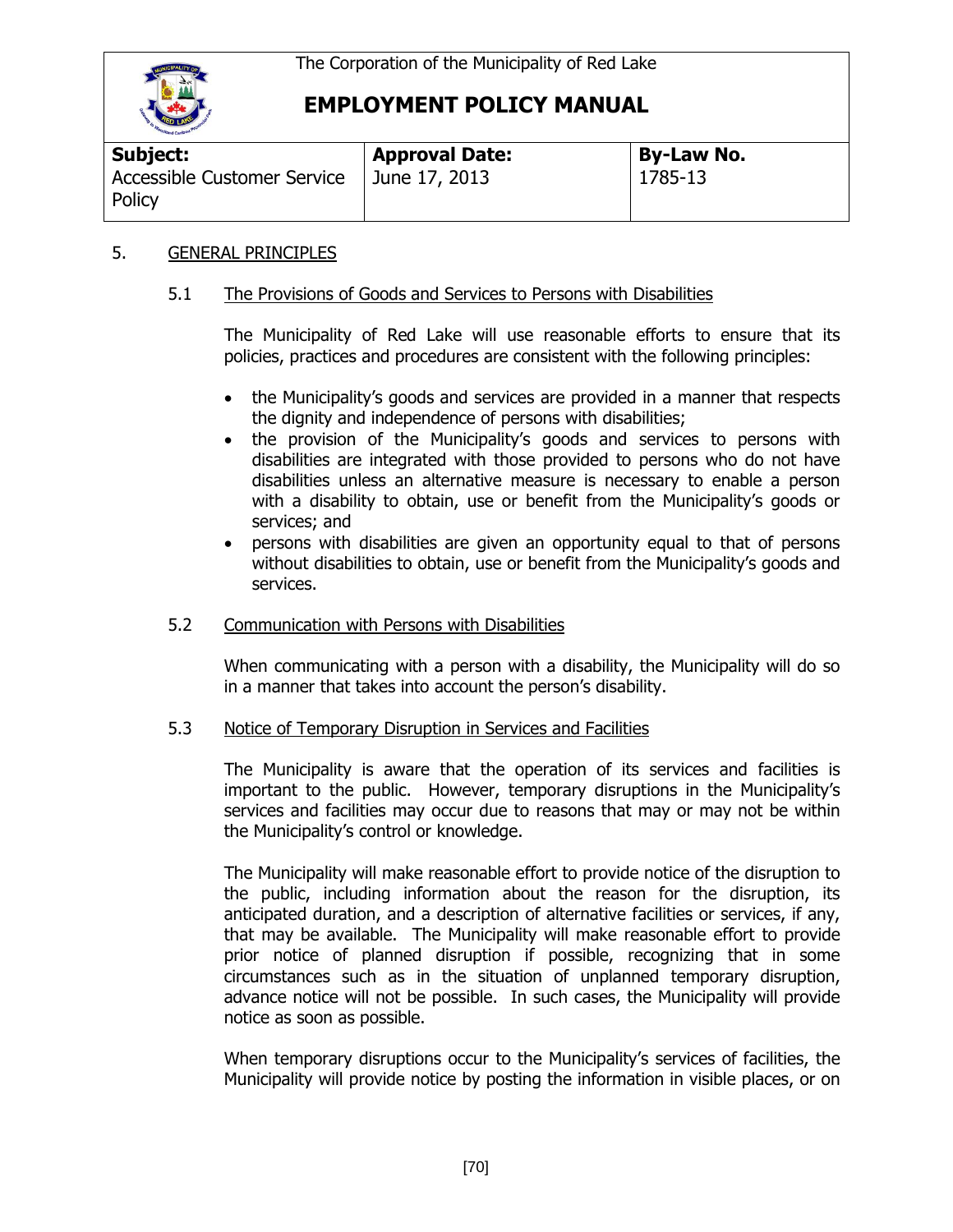

| Subject:                                     | <b>Approval Date:</b> | <b>By-Law No.</b> |  |
|----------------------------------------------|-----------------------|-------------------|--|
| <b>Accessible Customer Service</b><br>Policy | June 17, 2013         | 1785-13           |  |

the Municipality's website, or by any other method that may be reasonable under the circumstances as soon as reasonably possible.

### 5.4 Assistive Devices and other Measures that Assist with Accessibility

A person with a disability may provide their own assistive device for the purpose of obtaining, using and benefiting from the Municipality's goods and services. Exceptions may occur in situations where the Municipality has determined that the assistive device may pose a risk to the health and safety of a person with a disability or the health and safety of others on the premises.

In these situations and others, the Municipality may offer a person with a disability other reasonable measures to assist him or her in obtaining, using and benefiting from the Municipality's goods and services, where the Municipality has such other measures available.

It should be noted that it is the responsibility of the person with a disability to ensure that his or her assistive device is operated in a safe and controlled manner at all times.

#### 5.5 Service Animals

Persons with a disability may enter premises owned and operated, or operated, by the Municipality accompanied by a service animal and keep the animal with them if the public has access to such premises and the animal is not otherwise excluded by law. If a service animal is excluded by law, the Municipality will ensure that alternate means are available to enable the person with a disability to obtain, use or benefit from the Municipality's goods and services.

If it is not readily apparent that the animal is a service animal, the Municipality may ask the person with a disability for a letter from a physician or nurse confirming that the person requires the animal for reasons relating to his or her disability. The Municipality may also, or instead, ask for a valid identification card signed by the Attorney General of Canada or a certificate of training from a recognized guide dog or service animal training school.

It should be noted that it is the responsibility of the person with a disability to ensure that his or her service animal is kept in control at all times.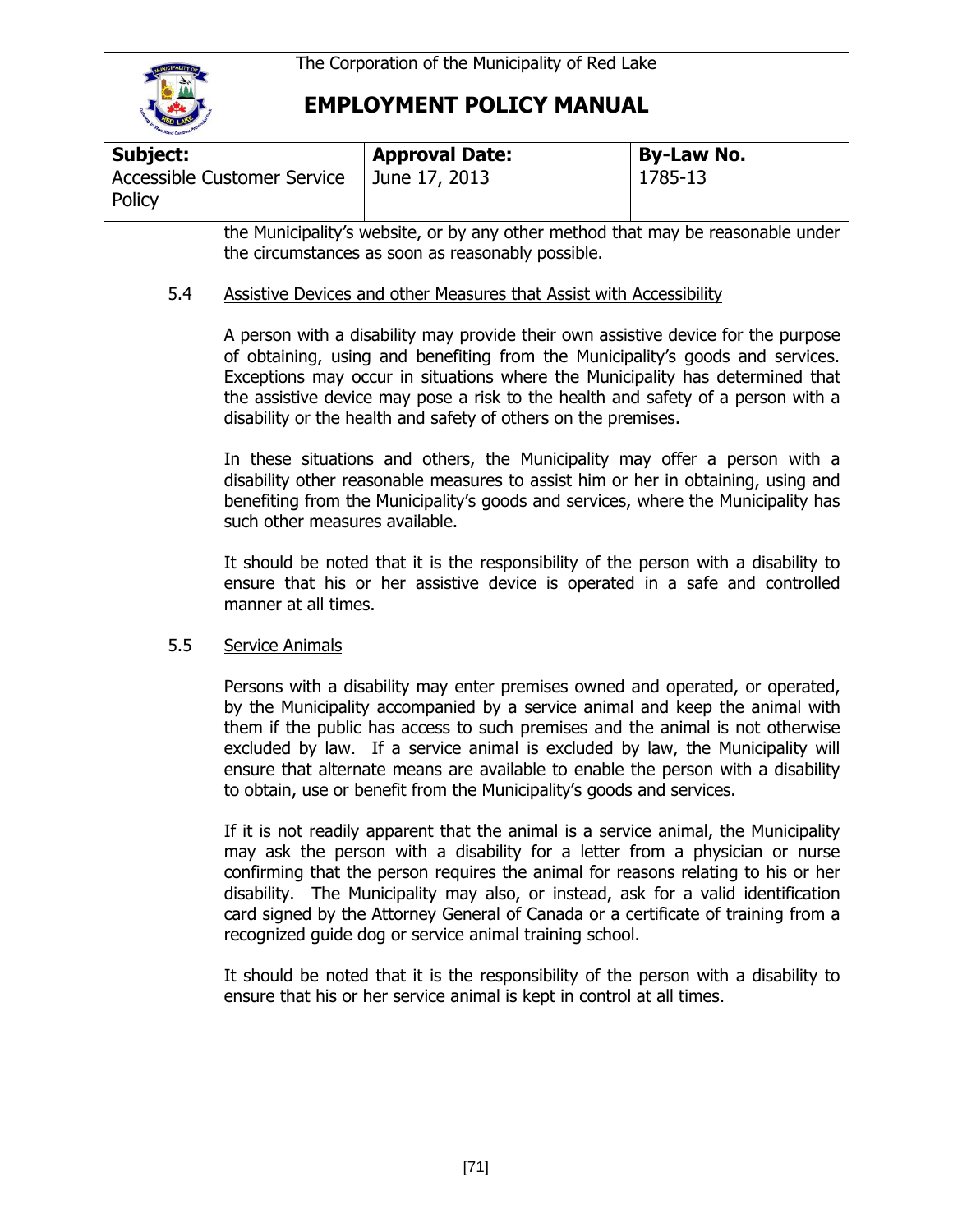

| <b>THE REAL PROPERTY AND INCOME.</b>         |                       |                   |
|----------------------------------------------|-----------------------|-------------------|
| Subject:                                     | <b>Approval Date:</b> | <b>By-Law No.</b> |
| <b>Accessible Customer Service</b><br>Policy | June 17, 2013         | 1785-13           |

### 5.6 Support Persons

A person with a disability may enter premises owned and operated, or operated by the Municipality with a support person and have access to the support person while on the premises.

The Municipality may require a person with a disability to be accompanied by a support person while on Municipal premises in situations where it is necessary to protect the health or safety of the person with a disability or the health and safety of others on the premises.

A support person, when assisting a person with a disability to obtain, use or benefit from the Municipality's goods and services, will be permitted to attend at no charge where an admission fee is applicable.

### 5.7 Feedback

The Municipality of Red Lake is committed to providing high quality goods and services to all members of the public it serves. Feedback from the public is welcomed as it may identify areas that require change and encourage continuous service improvements.

Feedback from a member of the public about the delivery of goods and services to persons with disabilities may be given by telephone, in person, in writing, in electronic format or through other methods.

Information about the feedback process will be readily available to the public and notice of the process will be posted on the Municipality's website and/or in other appropriate locations.

#### 5.8 Training

The Municipality will ensure that all persons to whom this policy applies receive training as required by the Accessibility Standards for Customer Service. The amount and format of training given will be tailored to suit each person's interactions with the public and his or her involvement in the development of policies, procedures and practices pertaining to the provision of goods and services.

- 1. The content of the training will include:
- a review of the purposes of the AODA;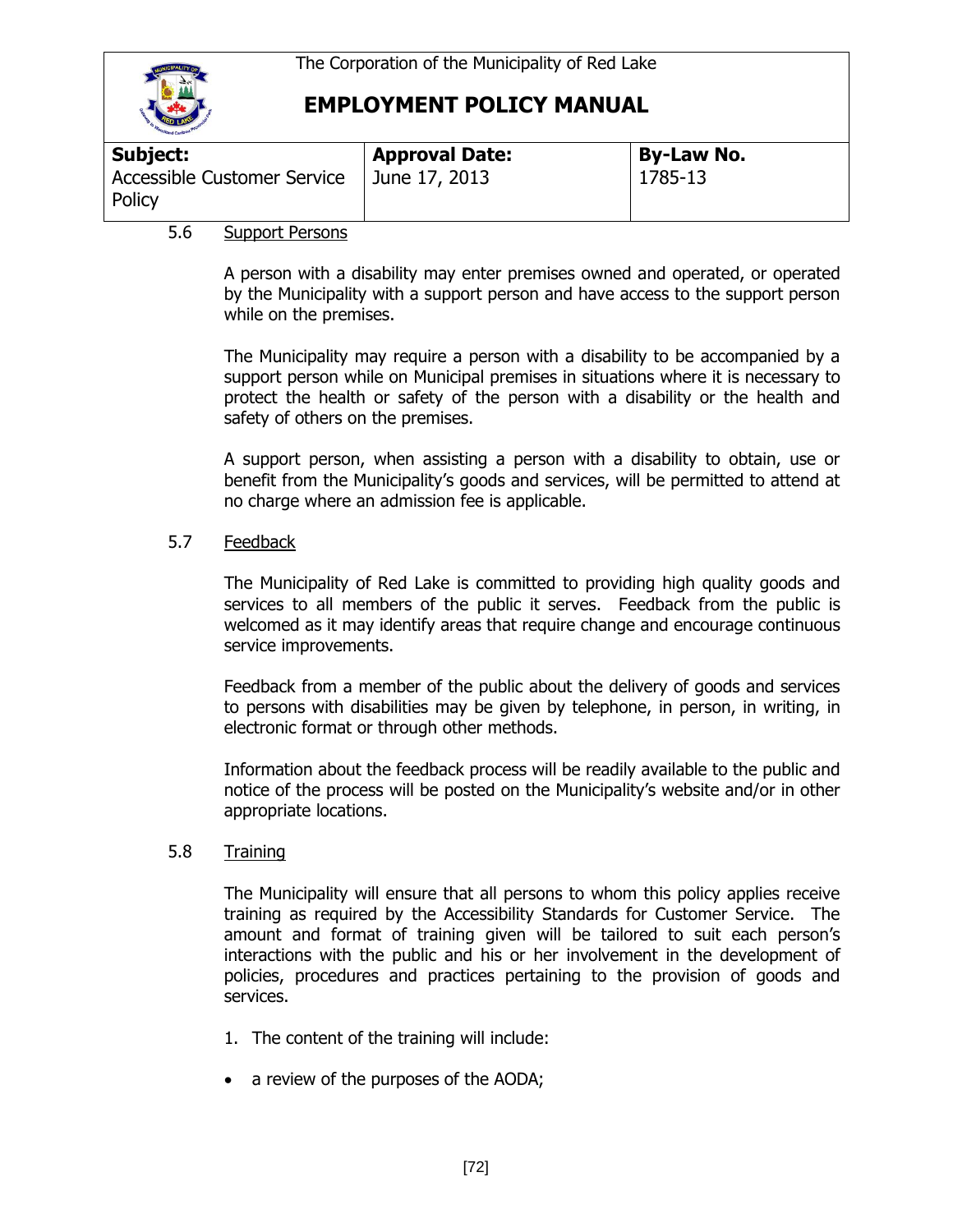

| <b>Carliand Caribour</b>              |                       |                   |
|---------------------------------------|-----------------------|-------------------|
| <b>Subject:</b>                       | <b>Approval Date:</b> | <b>By-Law No.</b> |
| Accessible Customer Service<br>Policy | June 17, 2013         | 1785-13           |

- the requirements of the Accessibility Standards for Customer Service (Ontario Regulation 429/07)
- instruction on the Municipality's policies, procedures and practices pertaining to the provision of goods and services to persons with disabilities;how to interact and communicate with persons with various types of disabilities;
- what to do if a person with a particular type of disability is having difficulty accessing the Municipality's goods or services;
- how to interact with persons with disabilities who use assistive devices or who require the assistance of a support person or service animal; and
- information about the equipment or devices available on the Municipality's premises that may help with the provision of goods or services to persons with disabilities.
- 2. Timeline for Training
- Training will be provided as soon as practicable upon an individual being assigned the applicable duties as well as on an ongoing basis as changes occur to the Municipality's policies, procedures and practices governing the provision of goods or services to persons with disabilities.
- 3. Records of Training
- The Municipality will keep records of the training, including the date on which training is provided and the number of individuals trained will be recorded for training administration purposes, subject to the Municipal Freedom of Information and Protection of Privacy Act ("MFIPPA").

#### 5.9 Availability and Format of Documents Required by the Accessibility Standards for Customer Service (Ontario Regulation 429/07)

All Documents required by the Accessibility Standards for Customer Service, including the Municipality's Accessible Customer Service policies, procedures and practices, notices of temporary disruptions, training records, and written feedback process are available upon request, subject to MFIPPA.

When providing a document to a person with a disability, the Municipality will provide the document, or the information contained in the document, in a format that takes the person's disability into account.